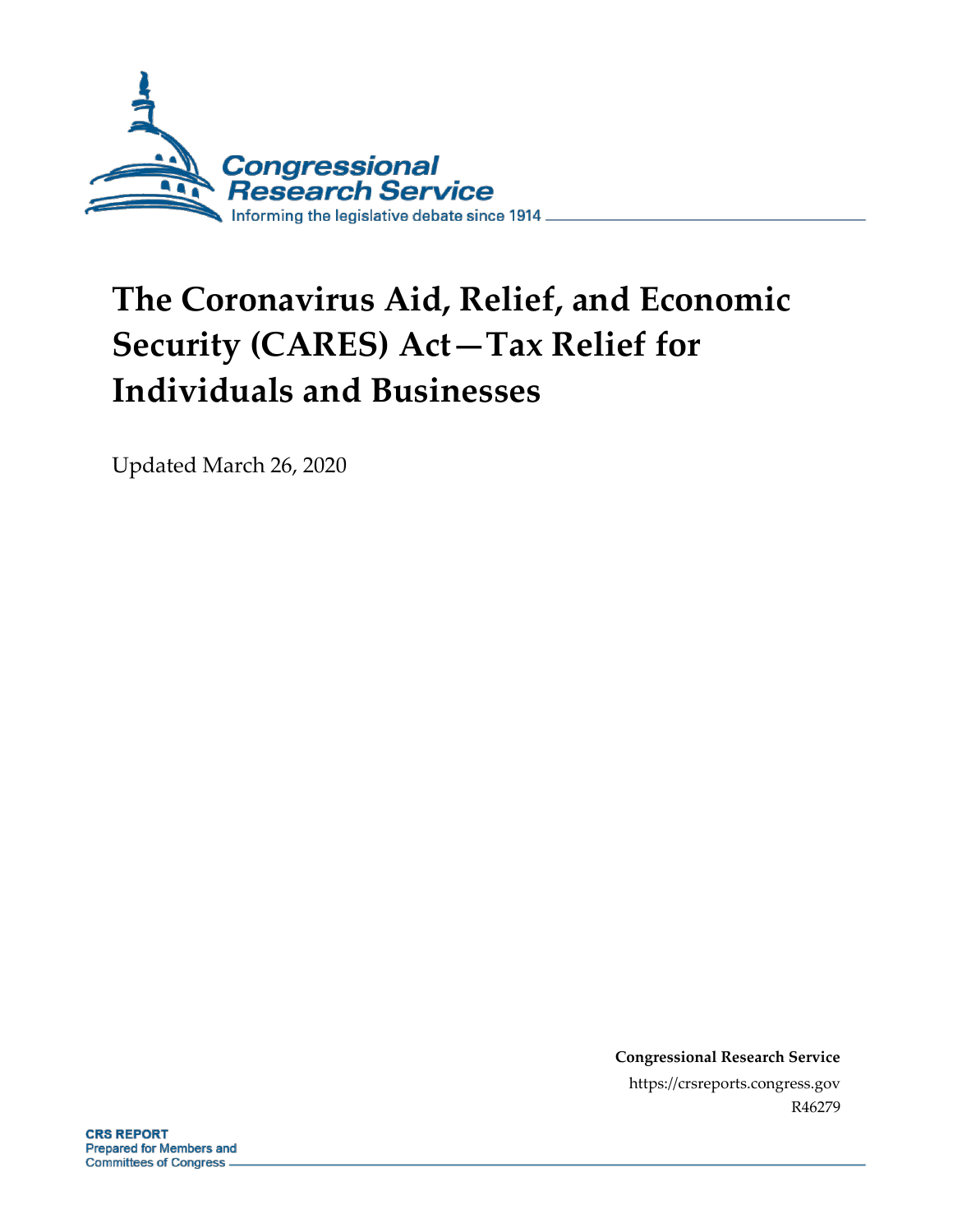Outress is considering a number of proposals that seek to mitigate the economic effects of the COVID-19 pandemic. One such proposal, the Coronavirus Aid, Relief, and Economic Security (CARES) Act (S. 3548), was introduced ongress is considering a number of proposals that seek to mitigate the economic effects of the COVID-19 pandemic. One such proposal, the Coronavirus Aid, Relief, and Economic Security (CARES) Act (S. 3548), was introduced in the Senate on March 19, 2020.On to H.R. 748. A cloture vote on a motion to proceed, which was designed to allow consideration of the CARES Act, was rejected on March  $22<sup>1</sup>$  A third version of the CARES Act was released on March 25, 2020.<sup>2</sup> On March 25, the Senate voted 96-0 to pass H.R. 748, having previously amended it with the CARES Act.

Tax relief for individuals and businesses in the CARES Act includes

- a one-time rebate to taxpayers;
- modification of the tax treatment of certain retirement fund withdrawals and charitable contributions;
- a delay of employer payroll taxes and taxes paid by certain corporations; and
- other changes to the tax treatment of business income and net operating losses.

This is the latest in a series of legislative packages addressing the COVID-19 pandemic. Two bills have already been enacted into law: the Coronavirus Preparedness and Response Supplemental Appropriations Act, 2020 (P.L. 116-123) and the Families First Coronavirus Response Act (P.L. 116-127).

On March 23, 2020, an alternative to the CARES Act, the Take Responsibility for Workers and Families Act (H.R. 6379), was introduced in the House. For more information on the tax provision in this proposal, see CRS Report R46283, *The Take Responsibility for Workers and Families Act: Division T—Revenue Provisions*, coordinated by Molly F. Sherlock.

This report briefly summarizes the major individual and business tax provisions of the CARES Act, as passed in the Senate on March 25, 2020 (**[Table 1](#page-2-0)**). The report also summarizes tax provisions in earlier versions of the CARES Act—the version released March 22, 2020 (**[Table 2](#page-6-0)**), as well as Division B of the first version of the CARES Act (S. 3548) ([Table 3](#page-8-0)).<sup>3</sup> Links to CRS resources that offer additional information are provided.

 $1$ The Senate vote was on an amendment to H.R. 748, which was used as a legislative vehicle for the amended version of the CARES Act. See https:/[/www.senate.gov/legislative/LIS/roll\\_call\\_lists/roll\\_call\\_vote\\_cfm.cfm?congress=116&](http://www.senate.gov/legislative/LIS/roll_call_lists/roll_call_vote_cfm.cfm?congress=116) session=2&vote=00078.

<sup>2</sup> See https:[//www.appropriations.senate.gov/news/senate-passes-critical-bipartisan-legislation-to-address-national](http://www.appropriations.senate.gov/news/senate-passes-critical-bipartisan-legislation-to-address-national-)coronavirus-crisis.

<sup>3</sup>Other tax-related provisions included in other divisions of the CARES Act, and not discussed in this report, include changes that would temporarily suspend excise taxes related to aviation; provide a temporary tax exemption for certain telehealth services; temporarily include certain over-the-counter medical costs as qualified medical expenses for tax purposes; extend the sequestration on direct spending by one year, to 2030; and temporarily provide advance refunding of payroll tax credits for sick leave and paid family leave. For more on the sick and family leave payroll tax credits, see CRS Insight IN11243, *Tax Credit for Paid Sick and Family Leave in the Families First Coronavirus Response Act (H.R. 6201) (Updated)*, by Molly F. Sherlock.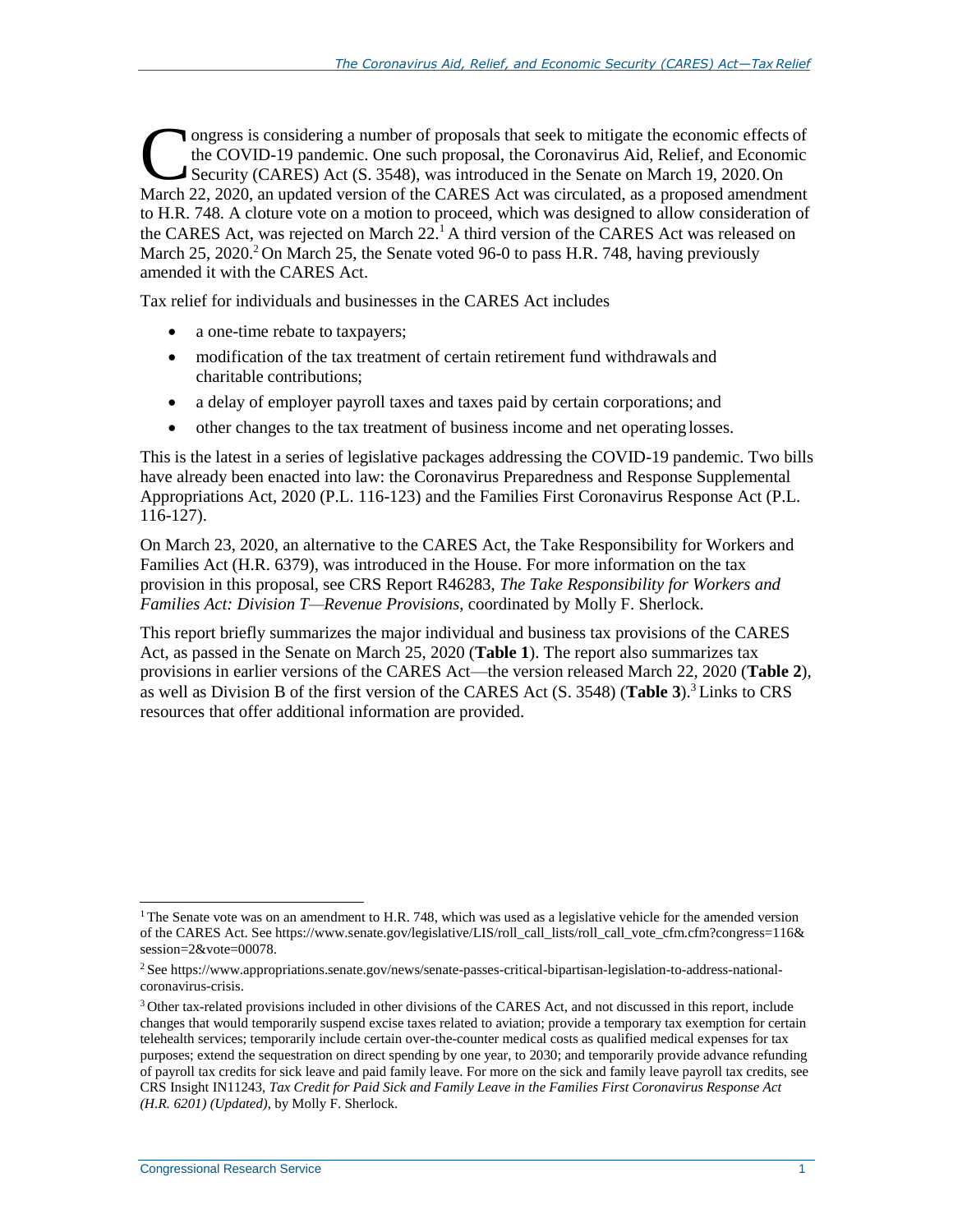<span id="page-2-0"></span>

| <b>Provision</b>                             | <b>Description</b>                                                                                                                                                                                                                                                                                                                                                                                                                                                                                                                                                                                                                                                                                                                                                                                                                                                                                                                                                                                                                                                                                                                                           | <b>CRS Resources</b>                                                                                                                                                                                                                                                                                                                                                                                                                                                                                                                                                                                                                                                                                                                                                                                                                                                                                                                                                                                                                                                                                                                                                                                                                               |
|----------------------------------------------|--------------------------------------------------------------------------------------------------------------------------------------------------------------------------------------------------------------------------------------------------------------------------------------------------------------------------------------------------------------------------------------------------------------------------------------------------------------------------------------------------------------------------------------------------------------------------------------------------------------------------------------------------------------------------------------------------------------------------------------------------------------------------------------------------------------------------------------------------------------------------------------------------------------------------------------------------------------------------------------------------------------------------------------------------------------------------------------------------------------------------------------------------------------|----------------------------------------------------------------------------------------------------------------------------------------------------------------------------------------------------------------------------------------------------------------------------------------------------------------------------------------------------------------------------------------------------------------------------------------------------------------------------------------------------------------------------------------------------------------------------------------------------------------------------------------------------------------------------------------------------------------------------------------------------------------------------------------------------------------------------------------------------------------------------------------------------------------------------------------------------------------------------------------------------------------------------------------------------------------------------------------------------------------------------------------------------------------------------------------------------------------------------------------------------|
|                                              | Title II, Subtitle B-Rebates and Other Individual Provisions                                                                                                                                                                                                                                                                                                                                                                                                                                                                                                                                                                                                                                                                                                                                                                                                                                                                                                                                                                                                                                                                                                 |                                                                                                                                                                                                                                                                                                                                                                                                                                                                                                                                                                                                                                                                                                                                                                                                                                                                                                                                                                                                                                                                                                                                                                                                                                                    |
| 2020 recovery rebates<br>for individuals     | Would allow a credit against 2020 income<br>taxes, but advanced, generally based on<br>information from 2019 income tax returns.<br>Credit would equal \$1,200 (\$2,400 for married<br>joint filers).<br>Taxpayers eligible for the credit could also<br>receive \$500 for each child eligible for the child<br>tax credit.<br>The total credit to phase out at a rate of 5% of<br>adjusted gross income (AGI) above \$75,000<br>(\$112,500 for head of household filers,<br>\$150,000 for married joint returns).<br>Generally, all individuals must have Social<br>Security numbers. (Among members of the<br>armed forces, only one spouse must have an<br>SSN).<br>Taxpayers must have filed a 2019 return (or<br>filed a 2018 return if they did not file a 2019<br>return) in order to get a rebate in 2020. (For<br>seniors that did not file a 2019 or 2018 income<br>tax return, information from their 2019 Social<br>Security benefit statement or, for Railroad<br>Retirement beneficiaries, their 2019 Social<br>Security equivalent benefit statement, can be<br>used instead.) Otherwise, it could be claimed on<br>a 2020 income tax return. | For more, see<br>CRS Insight IN11268, COVID-19<br>and Stimulus Payments to<br>Individuals: Summary of the 2020<br>Recovery Rebates in the March 22<br>CARES Act, by Margot L.<br>Crandall-Hollick.<br>CRS Insight IN11270, COVID-19<br>$\bullet$<br>and Direct Payments to Individuals:<br><b>Estimated Impact of Recovery</b><br>Rebates in the March 22 CARES<br>Act on Family Incomes, by Conor<br>F. Boyle and Jameson A. Carter.<br>CRS Insight IN11255, COVID-19<br>٠<br>and Stimulus Payments to<br>Individuals: How Did the 2008<br>Recovery Rebates Work?, by<br>Margot L. Crandall-Hollick.<br>CRS Insight IN11247, COVID-19<br>and Stimulus Payments to<br>Individuals: Considerations on<br><b>Using Advanced Refundable</b><br>Credits as Economic Stimulus, by<br>Margot L. Crandall-Hollick.<br>CRS Insight IN11256, COVID-19<br>$\bullet$<br>and Direct Payments to Individuals:<br>Historical Precedents, by Gene<br>Falk.<br>CRS Insight IN11234, Tax Cuts<br>٠<br>as Fiscal Stimulus: Comparing a<br>Payroll Tax Cut to a One-Time Tax<br>Rebate, by Molly F. Sherlock and<br>Donald J. Marples.<br>CRS Report RS21126, Tax Cuts<br>٠<br>and Economic Stimulus: How<br>Effective Are the Alternatives?, by<br>Jane G. Gravelle. |
| Special rules for use of<br>retirement funds | For retirement plan distributions, the provision<br>would provide an exception to the 10% early<br>withdrawal penalty for distributions up to<br>\$100,000 for coronavirus-affected individuals.<br>Income from such distributions would be<br>recognized over three years, and taxpayers can<br>recontribute funds to an eligible retirement plan<br>in the first year or within three years without<br>regard to the year's contribution cap. For<br>coronavirus-affected individuals, loan limits from<br>retirement plans would be increased from<br>\$50,000 to \$100,000 and the repayment<br>deadline is delayed for loans that are due in<br>2020.                                                                                                                                                                                                                                                                                                                                                                                                                                                                                                   | For more, see<br>CRS In Focus IF11472,<br>Withdrawals and Loans from<br><b>Retirement Accounts for COVID-19</b><br>Expenses, by John J. Topoleski<br>and Elizabeth A. Myers.<br>CRS Report R45864, Tax Policy<br>$\bullet$<br>and Disaster Recovery, by Molly F.<br>Sherlock and Jennifer Teefy.<br>CRS In Focus IF11447, COVID-<br>$\bullet$<br>19: Social Insurance and Other<br>Income-Support Options for Those                                                                                                                                                                                                                                                                                                                                                                                                                                                                                                                                                                                                                                                                                                                                                                                                                                |

## **Table 1. Individual and Business Tax Provisions in the CARES Act, as Passed by the Senate on March 25, 2020**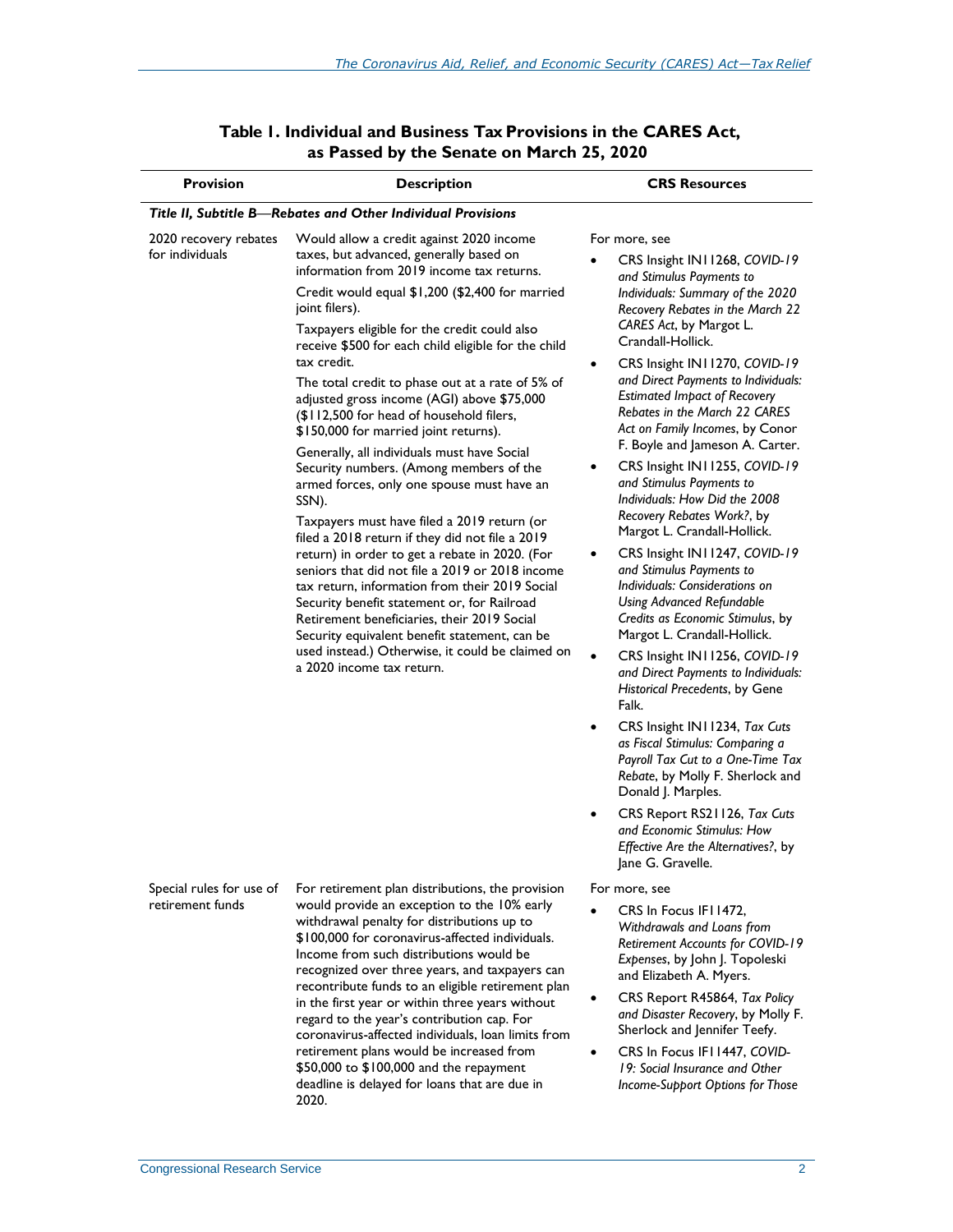| <b>Provision</b>                                                                                              | <b>Description</b>                                                                                                                                                                                                                                                                                                                                                                                                                                                                                                                                                     | <b>CRS Resources</b>                                                                                                                                                                                                                                                                                                                                                                                                   |
|---------------------------------------------------------------------------------------------------------------|------------------------------------------------------------------------------------------------------------------------------------------------------------------------------------------------------------------------------------------------------------------------------------------------------------------------------------------------------------------------------------------------------------------------------------------------------------------------------------------------------------------------------------------------------------------------|------------------------------------------------------------------------------------------------------------------------------------------------------------------------------------------------------------------------------------------------------------------------------------------------------------------------------------------------------------------------------------------------------------------------|
|                                                                                                               |                                                                                                                                                                                                                                                                                                                                                                                                                                                                                                                                                                        | Unable to Work, coordinated by<br>Laura Haltzel.                                                                                                                                                                                                                                                                                                                                                                       |
| Temporary waiver of<br>required minimum<br>distribution rules for<br>certain retirement<br>plans and accounts | In general, required minimum distribution<br>(RMD) rules required that taxpayers of a certain<br>age withdraw minimum amounts annually. RMD<br>rules typically apply to taxpayers after reaching<br>age 72 (701/2 before 2020). This provision would<br>waive minimum distribution requirements for<br>2020.                                                                                                                                                                                                                                                           | For background on required<br>minimum distributions, see<br>CRS Insight IN11272, Required<br>Minimum Distributions from<br><b>Retirement Accounts Under the</b><br><b>Economic Stimulus Proposals</b><br><b>Related to the Coronavirus</b><br>(COVID-19), by Jane G. Gravelle.                                                                                                                                         |
| Allowance of partial<br>above-the-line<br>deduction for<br>charitable<br>contributions                        | An above-the-line deduction for cash<br>contributions of up to \$300 would be made<br>available for taxpayers not itemizing deductions.                                                                                                                                                                                                                                                                                                                                                                                                                                | For more on the tax treatment of<br>charitable contributions, see<br>CRS Report R45922, Tax Issues<br><b>Relating to Charitable</b><br>Contributions and Organizations,<br>by Jane G. Gravelle, Donald J.<br>Marples, and Molly F. Sherlock.<br>CRS In Focus IF11022, The<br>$\bullet$<br>Charitable Deduction for<br>Individuals, by Margot L.<br>Crandall-Hollick and Molly F.<br>Sherlock.                          |
| Modification of<br>limitations on<br>charitable<br>contributions during<br>2020                               | Income limits apply to both individual and<br>charitable contribution deductions. This<br>provision would suspend the 50% of AGI limit<br>(temporarily 60% for cash contributions through<br>2025) on cash contributions for individuals for<br>2020. The corporate deduction limit would be<br>increased from 10% of taxable income to 25%<br>for cash contributions. The limit on the<br>deduction of food inventory would be increased<br>from 15% to 25%. The increased limits do not<br>apply to contributions to private foundations<br>and donor-advised funds. | For more on disaster-related<br>changes in charitable giving limits, see<br>CRS Report R45864, Tax Policy<br>$\bullet$<br>and Disaster Recovery, by Molly F.<br>Sherlock and Jennifer Teefy.<br>For more on the tax treatment of<br>charitable contributions, see<br>CRS Report R45922, Tax Issues<br>$\bullet$<br><b>Relating to Charitable</b><br>Contributions and Organizations,<br>by Jane G. Gravelle, Donald J. |

 CRS In Focus IF11022, *The Charitable Deduction for Individuals*, by Margot L. Crandall-Hollick and Molly F. Sherlock.

Marples, and Molly F. Sherlock.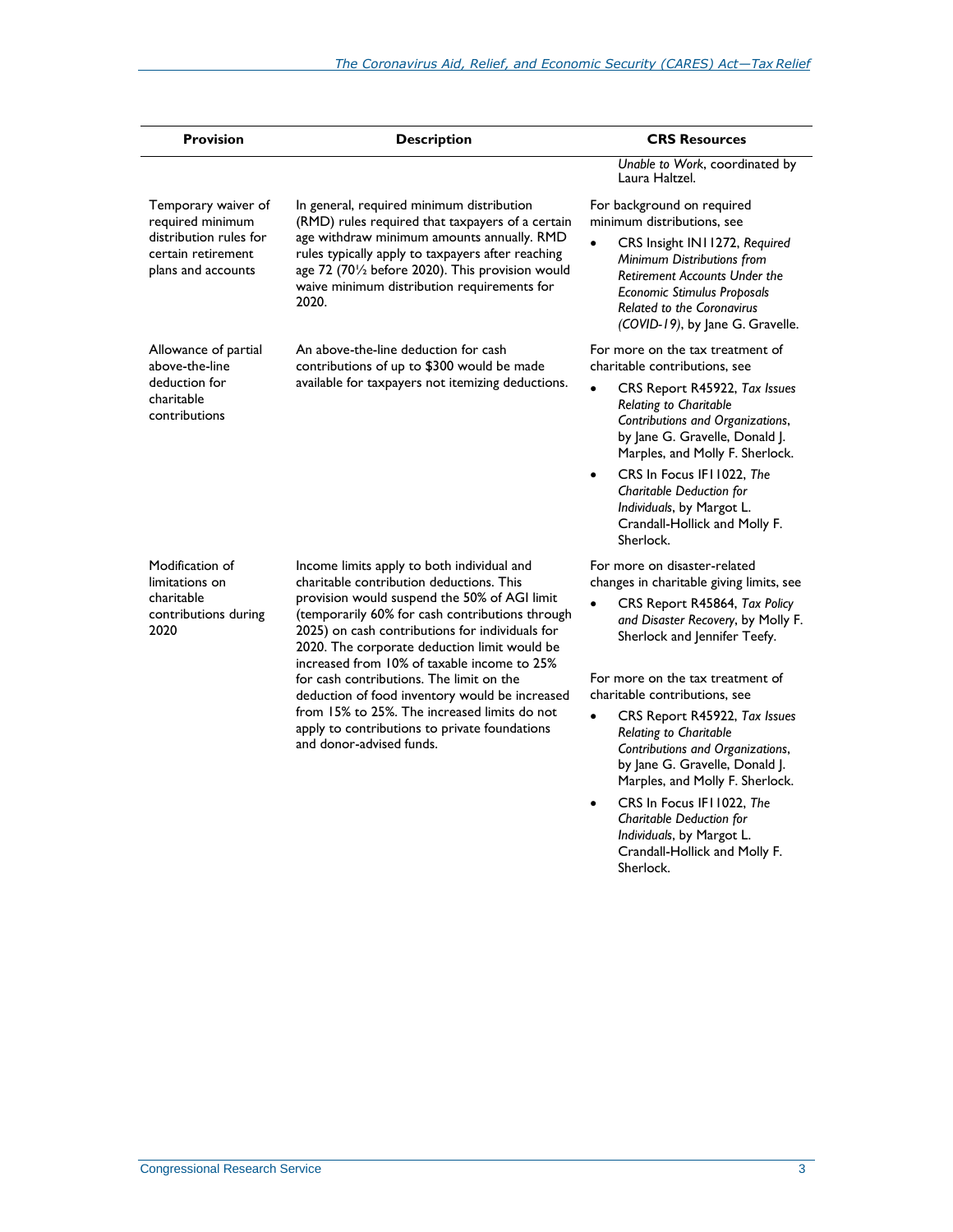| <b>Provision</b>                                                                    | <b>Description</b>                                                                                                                                                                                                                                                                                                                                                                                                                                                                                                                                                                                                                                                                                                                                                                                                                                                                                                                                                                                                                                                                                                                            | <b>CRS Resources</b>                                                                                                                                                                                                                  |
|-------------------------------------------------------------------------------------|-----------------------------------------------------------------------------------------------------------------------------------------------------------------------------------------------------------------------------------------------------------------------------------------------------------------------------------------------------------------------------------------------------------------------------------------------------------------------------------------------------------------------------------------------------------------------------------------------------------------------------------------------------------------------------------------------------------------------------------------------------------------------------------------------------------------------------------------------------------------------------------------------------------------------------------------------------------------------------------------------------------------------------------------------------------------------------------------------------------------------------------------------|---------------------------------------------------------------------------------------------------------------------------------------------------------------------------------------------------------------------------------------|
| Exclusion for certain<br>employer payments of<br>student loans                      | Would temporarily expand the definition of<br>employer-sponsored educational assistance to<br>include qualified student loan payments made to<br>employees in 2020. Under current law,<br>employers can provide their employees with up<br>to \$5,250 per employee per year in educational<br>assistance-generally for tuition, fees, and<br>related supplies-that is excluded from wages<br>(and hence not subject to income or payroll<br>taxes). Under this provision, qualified student<br>loan payments would be subject to the overall<br>cap of \$5,250 per employee per year.<br>Payments made by the employer could go to<br>the employee directly or to the lender.<br>Payments could cover both the principal and<br>interest of the qualified student loan. Qualified<br>student loans would be those eligible for the<br>student loan interest deduction (IRC section<br>$221(d)(1)$ ) that are incurred by the employee<br>for the employee's education. This provision<br>would apply to any student loan payment made<br>by an employer on an employee's behalf after<br>the date of enactment and before January 1,<br>2021. | For background on the tax treatment<br>of employer-sponsored educational<br>assistance, see<br>CRS Report R41967, Higher<br><b>Education Tax Benefits: Brief</b><br>Overview and Budgetary Effects,<br>by Margot L. Crandall-Hollick. |
| <b>Title II, Subtitle C—Business Provisions</b>                                     |                                                                                                                                                                                                                                                                                                                                                                                                                                                                                                                                                                                                                                                                                                                                                                                                                                                                                                                                                                                                                                                                                                                                               |                                                                                                                                                                                                                                       |
| Employee retention<br>credit for employers<br>subject to closure due<br>to COVID-19 | Would create a refundable payroll tax credit<br>computed as 50% of wages paid by eligible<br>employers. Up to \$10,000 in qualified wages<br>could be taken into account per employee in<br>determining the credit amount. Health plan<br>expenses can be treated as wages when<br>computing the credit.<br>Eligible employers are those who (1) were<br>required to fully or partially suspend operations<br>due to a COVID-19-related order (includes<br>nonprofit employers); or (2) have gross receipts<br>50% less than gross receipts in the same quarter<br>in the prior calendar year.<br>Qualified wages depend on the number of<br>employees the employer had during 2019. If the<br>employer had more than 100 full-time<br>employees, qualifying wages are wages paid<br>when employee services are not provided,<br>limited to 30 days per employee. If the<br>employer had 100 or fewer full-time employees,<br>all employee wages paid by eligible employers<br>are credit-eligible.<br>This credit would not apply to government<br>employers. The Social Security trust funds<br>would not be affected.                      | For background, see<br>CRS Insight IN11260, COVID-19<br>Economic Stimulus: Business<br>Payroll Tax Cuts, by Molly F.<br>Sherlock and Donald J. Marples.                                                                               |
| Delay of payment of<br>employer payroll<br>taxes                                    | Employers and self-employed individuals would<br>be able to defer, or postpone, the employer<br>share of the Social Security payroll tax through<br>the end of 2020. Deferred tax liability would be<br>paid in two installments: one due by December                                                                                                                                                                                                                                                                                                                                                                                                                                                                                                                                                                                                                                                                                                                                                                                                                                                                                         | For more, see<br>CRS Insight IN11260, COVID-19<br><b>Economic Stimulus: Business</b><br>Payroll Tax Cuts, by Molly F.<br>Sherlock and Donald J. Marples.                                                                              |

31, 2021, and the second by December 31,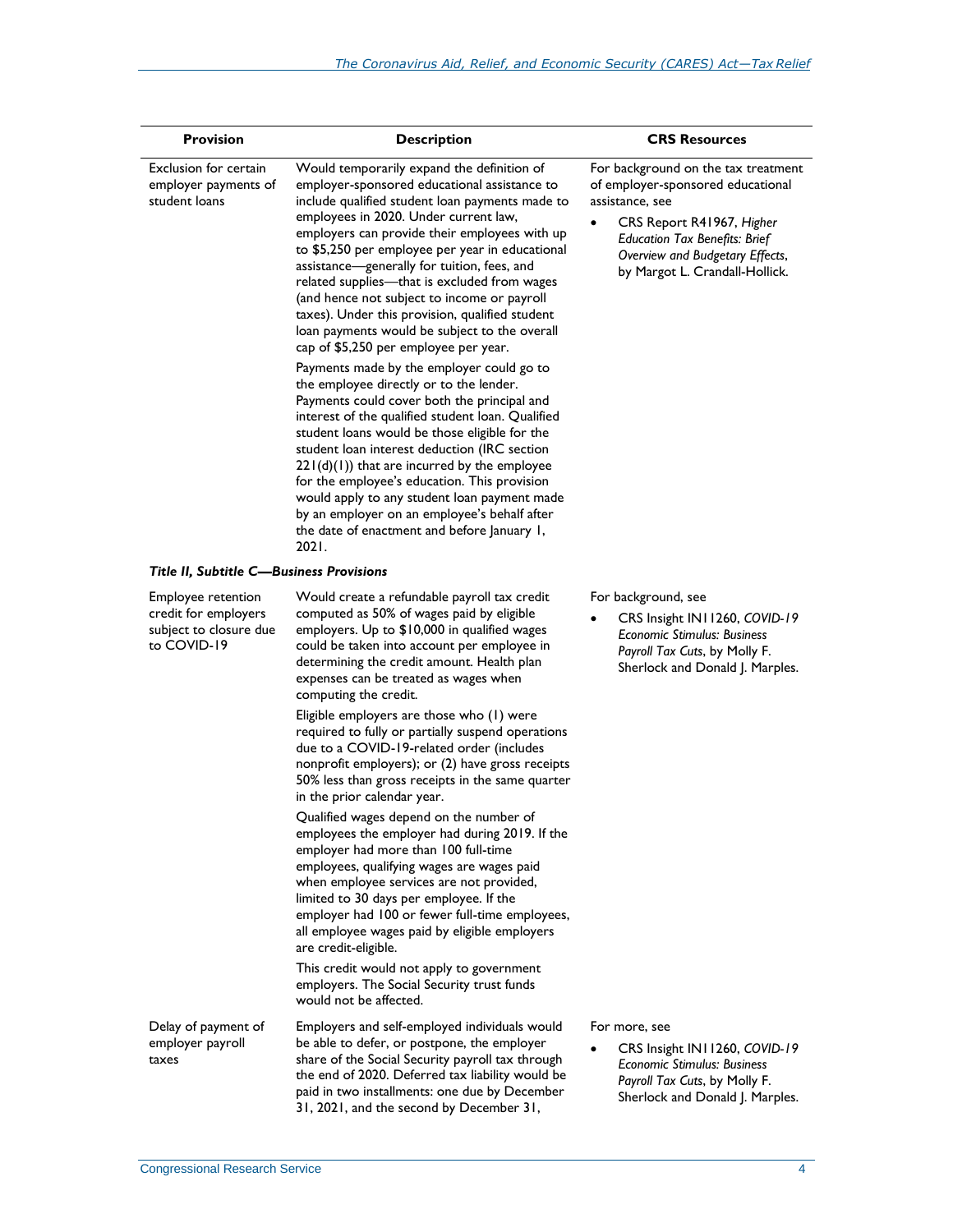| <b>Provision</b>                                                                           | <b>Description</b>                                                                                                                                                                                                                                                                                                                                                                                                                                                                                                                                                                                                  | <b>CRS Resources</b>                                                                                                                                                                 |
|--------------------------------------------------------------------------------------------|---------------------------------------------------------------------------------------------------------------------------------------------------------------------------------------------------------------------------------------------------------------------------------------------------------------------------------------------------------------------------------------------------------------------------------------------------------------------------------------------------------------------------------------------------------------------------------------------------------------------|--------------------------------------------------------------------------------------------------------------------------------------------------------------------------------------|
|                                                                                            | 2022. The Social Security trust funds would not<br>be affected.                                                                                                                                                                                                                                                                                                                                                                                                                                                                                                                                                     |                                                                                                                                                                                      |
| Modifications for net<br>operating losses                                                  | The provision would allow carrybacks for up to<br>five years for net operating losses (NOLs)<br>recorded in tax years 2018, 2019, and 2020.<br>NOL carryback capabilities were repealed by<br>the 2017 tax revision (P.L. 115-97), and were<br>previously allowed for up to two years. This<br>provision would also temporarily lift the income<br>limitation applicable to the corporate income<br>tax treatment of NOLs under current law.                                                                                                                                                                        | For more, see<br>CRS Insight IN11240, COVID-19:<br><b>Potential Role of Net Operating</b><br>Loss (NOL) Carrybacks in<br>Addressing the Economic Effects,<br>by Mark P. Keightley.   |
| Modification of<br>limitation on losses<br>for taxpayers other<br>than corporations        | This provision allows taxpayers not subject to<br>the corporate income tax that incur NOLs,<br>including pass-through businesses and sole<br>proprietorships, to receive the temporary NOL<br>carryback capabilities provided to corporations,<br>as described above.                                                                                                                                                                                                                                                                                                                                               | For more, see<br>CRS Insight IN11240, COVID-19:<br><b>Potential Role of Net Operating</b><br>Loss (NOL) Carrybacks in<br>Addressing the Economic Effects,<br>by Mark P. Keightley.   |
| Modification of credit<br>for prior year<br>minimum tax liability<br>of corporations       | The corporate alternative minimum tax (AMT)<br>was repealed by the 2017 tax revision (P.L. 115-<br>97). Corporations having AMT credits (for prior<br>year AMT payments) were allowed to claim the<br>credits against regular tax liability for tax years<br>through 2021. This provision makes these<br>credits refundable in tax years 2018 and 2019.                                                                                                                                                                                                                                                             | For more on the corporate AMT<br>before its repeal, see<br>CRS In Focus IF10705, Tax<br>Reform: The Alternative Minimum<br>Tax, by Donald J. Marples.                                |
| Modification of<br>limitation on business<br>interest                                      | The 2017 tax revision (P.L. 115-97) reduced the<br>limit on the deduction for net interest from 50%<br>to 30% of adjusted taxable income (income<br>before taxes, interest deductions, and<br>depreciation, amortization or depletion<br>deductions). P.L. 115-97 also eliminated the rule<br>that restricted net interest deduction limits to<br>firms with a debt-to-equity ratio above 1.5.<br>These revisions were adopted, in part, to<br>reduce profit-shifting by multinational<br>corporations (by borrowing in the United<br>States). This provision would increase the limit<br>to 50% for 2019 and 2020. | For more, see<br>$\bullet$<br>CRS Report R45186, Issues in<br>International Corporate Taxation:<br>The 2017 Revision (P.L. 115-97),<br>by Jane G. Gravelle and Donald<br>J. Marples. |
| Technical<br>amendments regarding<br>qualified improvement<br>property                     | The 2017 tax revision (P.L. 115-97) increased<br>the period for deducting the cost of qualified<br>improvement property (leasehold, restaurant,<br>and retail property improvements) from 15<br>years to 39 years. This change was apparently a<br>technical error that also prevented these<br>investments from being expensed immediately<br>(sometimes referred to as bonus depreciation).<br>This provision would allow these investments to<br>be expensed.                                                                                                                                                    | For more, see<br>CRS In Focus IF11187, Qualified<br>Improvement Property and the<br>2017 Tax Revision (P.L. 115-97),<br>by Gary Guenther.                                            |
| Temporary exception<br>from excise tax for<br>alcohol used to<br>produce hand<br>sanitizer | Undenatured ethanol is subject to the excise tax<br>on distilled spirits that normally applies to<br>alcoholic products for consumption. The<br>current tax rate on distilled spirits is \$13.50 per<br>proof gallon. A proof gallon is 50% alcohol. The<br>change would exempt distilled spirits used to<br>make hand sanitizer for 2020.                                                                                                                                                                                                                                                                          | For background on alcohol excise<br>taxes, see<br>CRS Report R43350, Alcohol<br>$\bullet$<br>Excise Taxes: Current Law and<br>Economic Analysis, by Sean<br>Lowry.                   |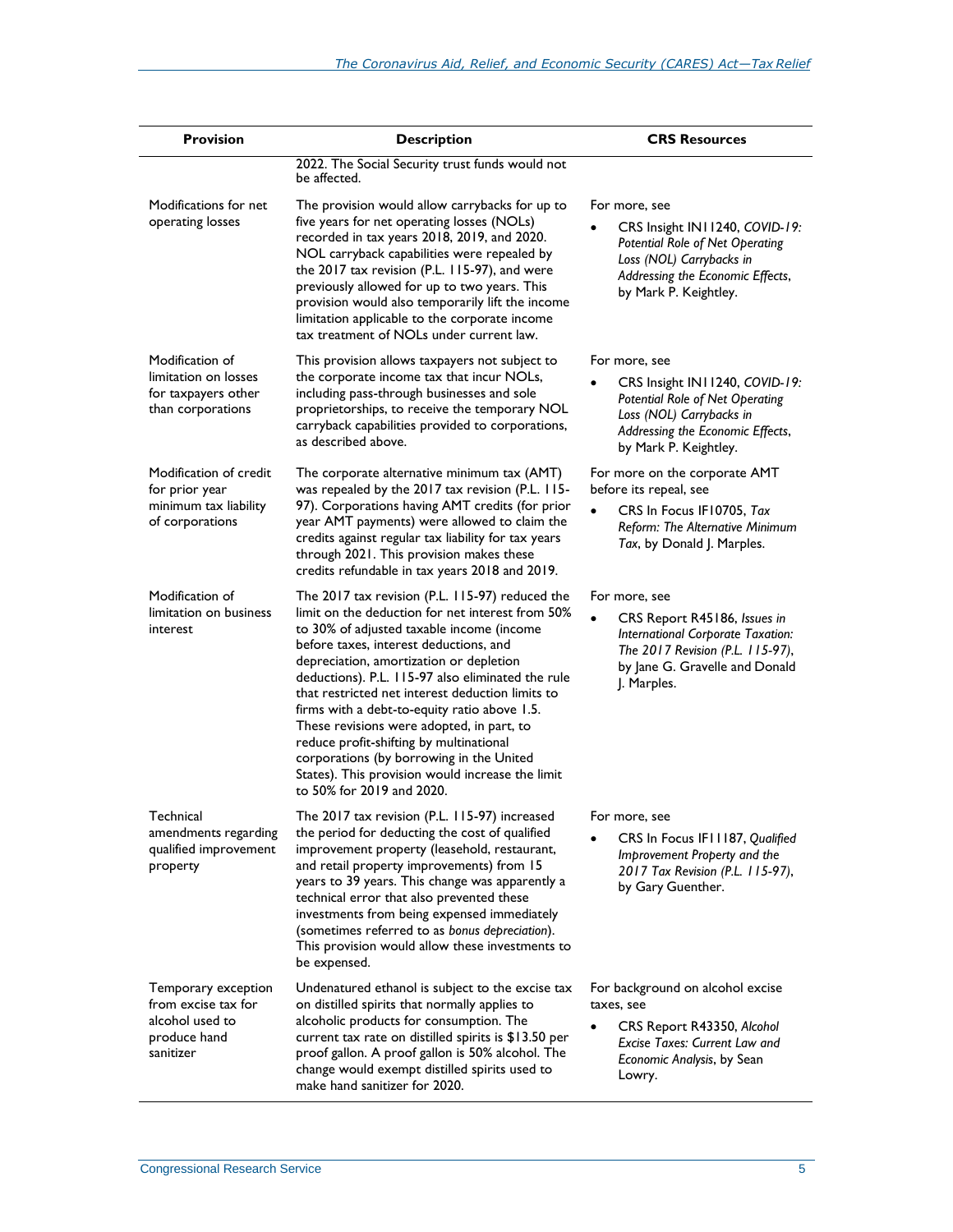**Source:** CRS analysis of the CARES Act, as the Senate passed on March 25, 2020.

<span id="page-6-0"></span>

| <b>Provision</b>                                                                                              | <b>Description</b>                                                                                                                                                                                                                                                                                                                                                                                                                                                                                                                                                                                                                                         | <b>CRS Resources</b>                                                                                                                                                                                                                                                                                                                                                                                                                                                   |
|---------------------------------------------------------------------------------------------------------------|------------------------------------------------------------------------------------------------------------------------------------------------------------------------------------------------------------------------------------------------------------------------------------------------------------------------------------------------------------------------------------------------------------------------------------------------------------------------------------------------------------------------------------------------------------------------------------------------------------------------------------------------------------|------------------------------------------------------------------------------------------------------------------------------------------------------------------------------------------------------------------------------------------------------------------------------------------------------------------------------------------------------------------------------------------------------------------------------------------------------------------------|
|                                                                                                               | Title II, Subtitle B-Rebates and Other Individual Provisions                                                                                                                                                                                                                                                                                                                                                                                                                                                                                                                                                                                               |                                                                                                                                                                                                                                                                                                                                                                                                                                                                        |
| 2020 recovery rebates<br>for individuals                                                                      | Would allow a credit against 2020 income<br>taxes, but advanced, generally based on<br>information from 2019 income tax returns.<br>Credit would equal \$1,200 (\$2,400 for<br>married joint filers).<br>Taxpayers eligible for the credit could also<br>receive \$500 for each child eligible for the<br>child tax credit.<br>The total credit to phase out at a rate of 5%<br>of adjusted gross income (AGI) above \$75,000<br>(\$112,500 for head of household filers,                                                                                                                                                                                  | For more, see<br>CRS Insight IN11255, COVID-19<br>and Stimulus Payments to<br>Individuals: How Did the 2008<br>Recovery Rebates Work?, by<br>Margot L. Crandall-Hollick.<br>CRS Insight IN11247, COVID-19<br>$\bullet$<br>and Stimulus Payments to<br>Individuals: Considerations on Using<br>Advanced Refundable Credits as<br>Economic Stimulus, by Margot L.                                                                                                        |
|                                                                                                               | \$150,000 for married joint returns).<br>Generally, all individuals must have Social<br>Security numbers. (Among members of the<br>armed forces, only one spouse must have an<br>SSN).                                                                                                                                                                                                                                                                                                                                                                                                                                                                     | Crandall-Hollick.<br>CRS Insight IN11256, COVID-19<br>٠<br>and Direct Payments to Individuals:<br>Historical Precedents, by Gene<br>Falk.                                                                                                                                                                                                                                                                                                                              |
|                                                                                                               | Taxpayers must have filed a 2019 return (or<br>filed a 2018 return if they did not file a 2019<br>return) in order to get a rebate in 2020. (For<br>seniors that did not file a 2019 or 2018<br>income tax return, information from their<br>2019 Social Security benefit statement or, for<br>Railroad Retirement beneficiaries, their 2019<br>Social Security equivalent benefit statement,<br>can be used instead.) Otherwise, it could be<br>claimed on a 2020 income tax return.                                                                                                                                                                      | CRS Insight IN11234, Tax Cuts as<br>٠<br>Fiscal Stimulus: Comparing a Payroll<br>Tax Cut to a One-Time Tax Rebate,<br>by Molly F. Sherlock and Donald<br>J. Marples.<br>CRS Report RS21126, Tax Cuts<br>$\bullet$<br>and Economic Stimulus: How<br>Effective Are the Alternatives?, by<br>Jane G. Gravelle.                                                                                                                                                            |
| Special rules for use of<br>retirement funds                                                                  | For retirement plan distributions, the<br>provision would provide an exception to the<br>10% early withdrawal penalty for distributions<br>up to \$100,000 for coronavirus-affected<br>individuals. Income from such distributions<br>would be recognized over three years, and<br>taxpayers can recontribute funds to an eligible<br>retirement plan in the first year or within<br>three years without regard to the year's<br>contribution cap. For coronavirus-affected<br>individuals, loan limits from retirement plans<br>would be increased from \$50,000 to \$100,000<br>and the repayment deadline is delayed for<br>loans that are due in 2020. | For more, see<br>CRS In Focus IF11472,<br>Withdrawals and Loans from<br><b>Retirement Accounts for COVID-19</b><br>Expenses, by John J. Topoleski<br>and Elizabeth A. Myers.<br>CRS Report R45864, Tax Policy<br>٠<br>and Disaster Recovery, by Molly F.<br>Sherlock and Jennifer Teefy.<br>CRS In Focus IF11447, COVID-19:<br>$\bullet$<br>Social Insurance and Other Income-<br><b>Support Options for Those Unable</b><br>to Work, coordinated by Laura<br>Haltzel. |
| Temporary waiver of<br>required minimum<br>distribution rules for<br>certain retirement<br>plans and accounts | In general, required minimum distribution<br>(RMD) rules require that taxpayers of a<br>certain age withdraw minimum amounts<br>annually. RMD rules typically apply to<br>taxpayers after reaching age 72 (701/2 before<br>2020). This provision would waive minimum<br>distribution requirements for 2020.                                                                                                                                                                                                                                                                                                                                                | For background on required minimum<br>distributions, see<br>CRS Insight IN11272, Required<br>Minimum Distributions from<br>Retirement Accounts Under the<br>Economic Stimulus Proposals<br>Related to the Coronavirus (COVID-                                                                                                                                                                                                                                          |

### **Table 2. Individual and Business Tax Provisions in the CARES Act, March 22, 2020 Version**

*19)*, by Jane G. Gravelle.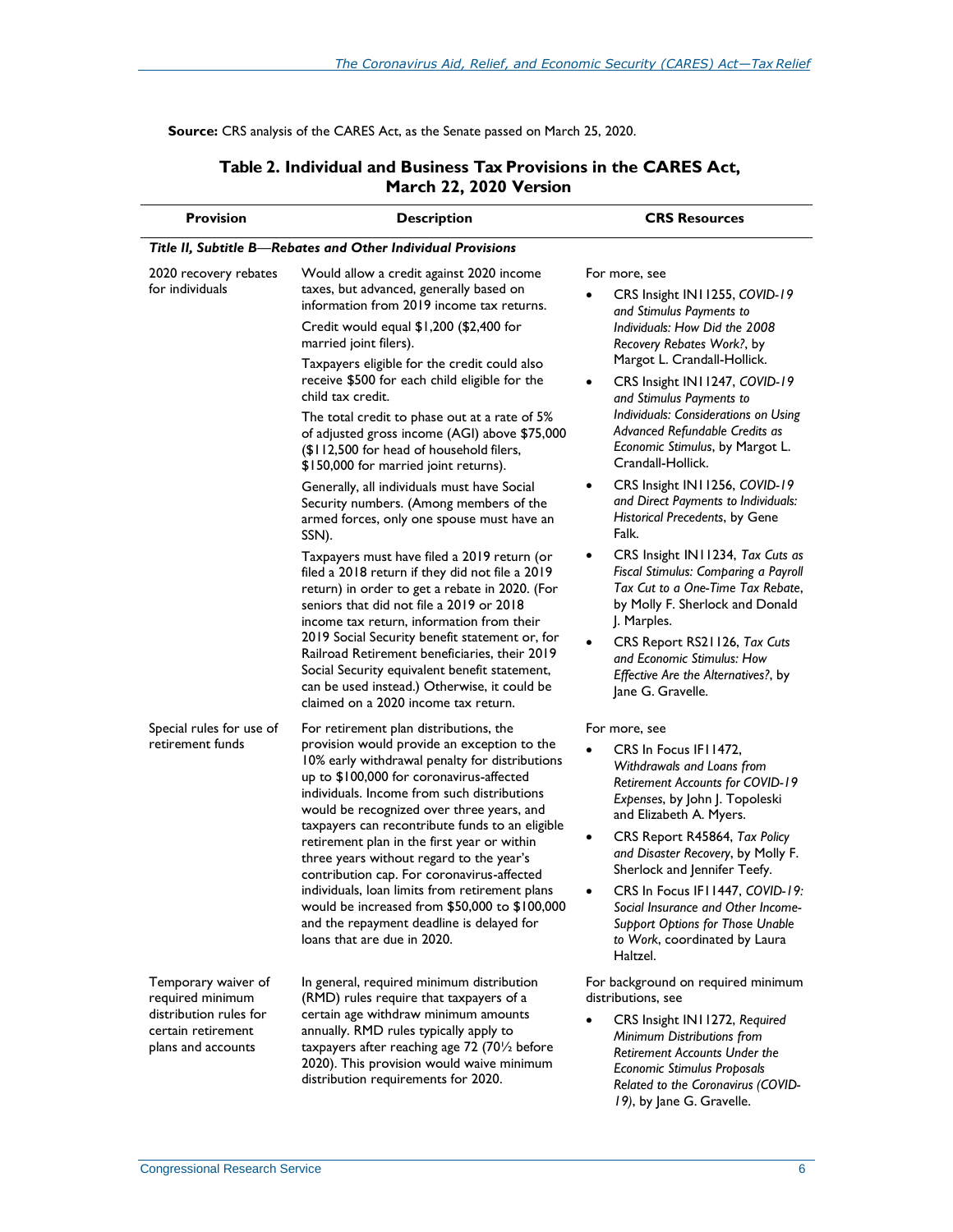| <b>Provision</b>                                                                       | <b>Description</b>                                                                                                                                                                                                                                                                                                                              | <b>CRS Resources</b>                                                                                                                                                                                                                  |
|----------------------------------------------------------------------------------------|-------------------------------------------------------------------------------------------------------------------------------------------------------------------------------------------------------------------------------------------------------------------------------------------------------------------------------------------------|---------------------------------------------------------------------------------------------------------------------------------------------------------------------------------------------------------------------------------------|
| Allowance of partial<br>above-the-line<br>deduction for<br>charitable<br>contributions | An above-the-line deduction for cash<br>contributions of up to \$300 would be made<br>available for taxpayers not itemizing<br>deductions.                                                                                                                                                                                                      | For more on the tax treatment of<br>charitable contributions, see<br>CRS Report R45922, Tax Issues<br>Relating to Charitable Contributions<br>and Organizations, by Jane G.<br>Gravelle, Donald J. Marples, and<br>Molly F. Sherlock. |
|                                                                                        |                                                                                                                                                                                                                                                                                                                                                 | CRS In Focus IF11022, The<br>$\bullet$<br>Charitable Deduction for<br>Individuals, by Margot L. Crandall-<br>Hollick and Molly F. Sherlock.                                                                                           |
| Modification of<br>limitations on                                                      | Income limits apply to both individual and<br>charitable contribution deductions. This                                                                                                                                                                                                                                                          | For more on disaster-related changes<br>in charitable giving limits, see                                                                                                                                                              |
| charitable<br>contributions during<br>2020                                             | provision would suspend the 50% of AGI limit<br>(temporarily 60% for cash contributions<br>through 2025) on cash contributions for<br>individuals for 2020. The corporate deduction<br>limit would be increased from 10% of taxable                                                                                                             | CRS Report R45864, Tax Policy<br>$\bullet$<br>and Disaster Recovery, by Molly F.<br>Sherlock and Jennifer Teefy.                                                                                                                      |
|                                                                                        | income to 25% for cash contributions. The<br>limit on the deduction of food inventory                                                                                                                                                                                                                                                           | For more on the tax treatment of<br>charitable contributions, see                                                                                                                                                                     |
|                                                                                        | would be increased from 15% to 25%. The<br>increased limits do not apply to contributions<br>to private foundations and donor-advised<br>funds.                                                                                                                                                                                                 | CRS Report R45922, Tax Issues<br>$\bullet$<br>Relating to Charitable Contributions<br>and Organizations, by Jane G.<br>Gravelle, Donald J. Marples, and<br>Molly F. Sherlock.                                                         |
|                                                                                        |                                                                                                                                                                                                                                                                                                                                                 | CRS In Focus IF11022, The<br>٠<br>Charitable Deduction for<br>Individuals, by Margot L. Crandall-<br>Hollick and Molly F. Sherlock.                                                                                                   |
| Title II, Subtitle C-Business Provisions                                               |                                                                                                                                                                                                                                                                                                                                                 |                                                                                                                                                                                                                                       |
| Delay of payment of<br>employer payroll taxes                                          | Employers and self-employed individuals<br>would be able to defer, or postpone, the                                                                                                                                                                                                                                                             | For more, see                                                                                                                                                                                                                         |
|                                                                                        | employer share of the Social Security payroll<br>tax through the end of 2020. Deferred tax<br>liability would be paid in two installments: one<br>due by December 31, 2021, and the second by<br>December 31, 2022. The Social Security trust<br>funds would not be affected.                                                                   | CRS Insight IN11260, COVID-19<br>Economic Stimulus: Business Payroll<br>Tax Cuts, by Molly F. Sherlock<br>and Donald J. Marples.                                                                                                      |
| Modifications for net<br>operating losses                                              | The provision would allow carrybacks for up<br>to five years for net operating losses (NOLs)                                                                                                                                                                                                                                                    | For more, see                                                                                                                                                                                                                         |
|                                                                                        | recorded in tax years 2018, 2019, and 2020.<br>NOL carryback capabilities were repealed by<br>the 2017 tax revision (P.L. 115-97), and were<br>previously allowed for up to two years. This<br>provision would also temporarily lift the<br>income limitation applicable to the corporate<br>income tax treatment of NOLs under current<br>law. | CRS Insight IN11240, COVID-19:<br>Potential Role of Net Operating<br>Loss (NOL) Carrybacks in<br>Addressing the Economic Effects, by<br>Mark P. Keightley.                                                                            |
| Modification of<br>limitation on losses for<br>taxpayers other than<br>corporations    | This provision allows taxpayers not subject to<br>the corporate income tax that incur NOLs,<br>including pass-through businesses and sole<br>proprietorships, to receive the temporary                                                                                                                                                          | For more, see<br>CRS Insight IN11240, COVID-19:<br><b>Potential Role of Net Operating</b><br>Loss (NOL) Carrybacks in                                                                                                                 |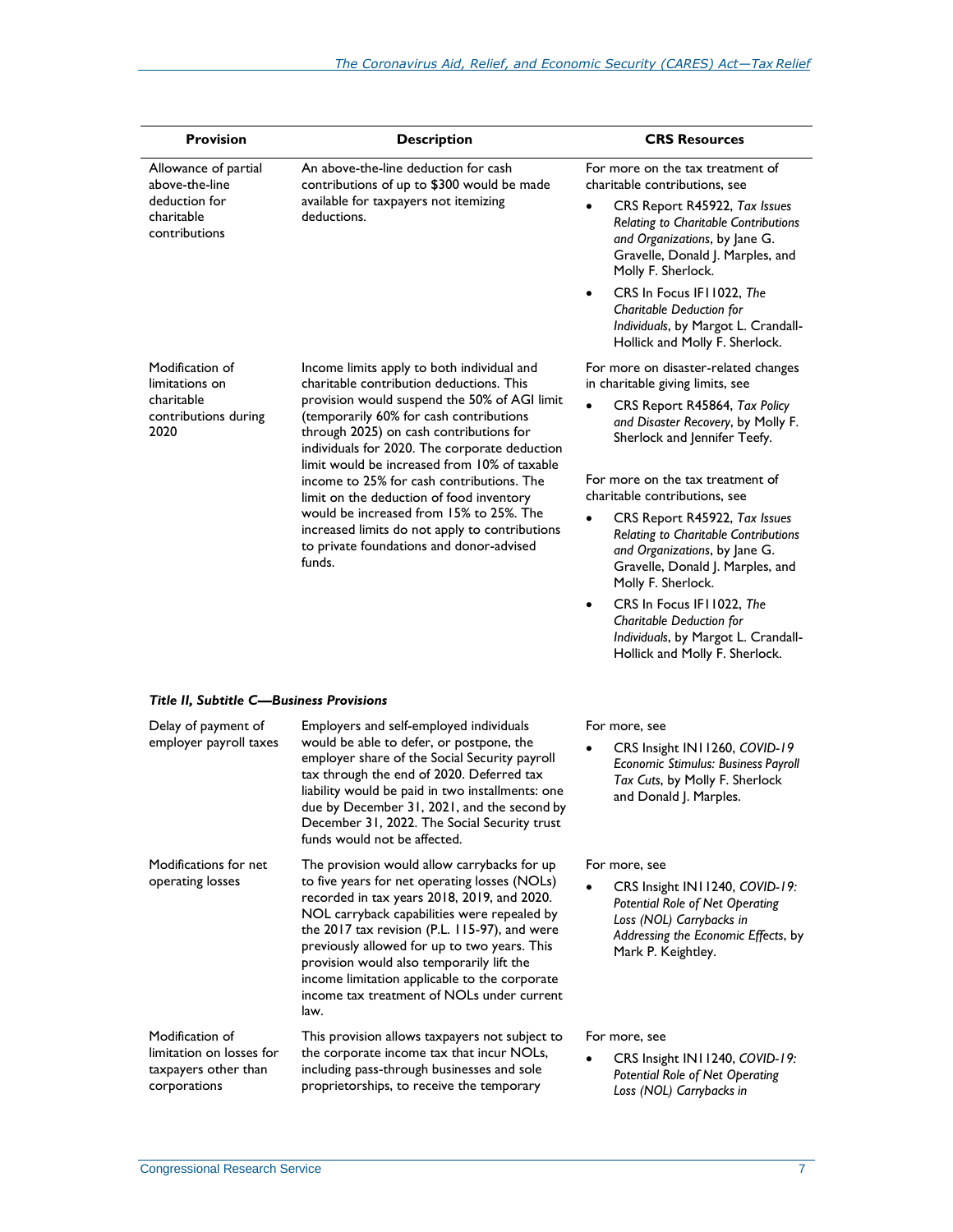| <b>Provision</b>                                                           | <b>Description</b>                                                                                                                                                                                                                                                                                                                                                                                                                                                                                                                                                   | <b>CRS Resources</b>                                                                                                                                   |
|----------------------------------------------------------------------------|----------------------------------------------------------------------------------------------------------------------------------------------------------------------------------------------------------------------------------------------------------------------------------------------------------------------------------------------------------------------------------------------------------------------------------------------------------------------------------------------------------------------------------------------------------------------|--------------------------------------------------------------------------------------------------------------------------------------------------------|
|                                                                            | NOL carryback capabilities provided to<br>corporations, as described above.                                                                                                                                                                                                                                                                                                                                                                                                                                                                                          | Addressing the Economic Effects, by<br>Mark P. Keightley.                                                                                              |
| Modification of credit<br>for prior year minimum                           | The corporate alternative minimum tax (AMT)<br>was repealed by the 2017 tax revision (P.L.                                                                                                                                                                                                                                                                                                                                                                                                                                                                           | For more on the corporate AMT<br>before its repeal, see                                                                                                |
| tax liability of<br>corporations                                           | 115-97). Corporations having AMT credits<br>(for prior year AMT payments) were allowed<br>to claim the credits against regular tax liability<br>for tax years through 2021. This provision<br>makes these credits refundable.                                                                                                                                                                                                                                                                                                                                        | CRS In Focus IF10705, Tax<br>Reform: The Alternative Minimum<br>Tax, by Donald J. Marples.                                                             |
| Modification of                                                            | The 2017 tax revision (P.L. 115-97) reduced                                                                                                                                                                                                                                                                                                                                                                                                                                                                                                                          | For more, see                                                                                                                                          |
| limitation on business<br>interest                                         | the limit on the deduction for net interest<br>from 50% to 30% of adjusted taxable income<br>(income before taxes, interest deductions, and<br>depreciation, amortization or depletion<br>deductions). P.L. 115-97 also eliminated the<br>rule that restricted net interest deduction<br>limits to firms with a debt-to-equity ratio<br>above 1.5. These revisions were adopted, in<br>part, to reduce profit-shifting by multinational<br>corporations (by borrowing in the United<br>States). This provision would increase the limit<br>to 50% for 2019 and 2020. | CRS Report R45186, Issues in<br>International Corporate Taxation:<br>The 2017 Revision (P.L. 115-97),<br>by Jane G. Gravelle and Donald J.<br>Marples. |
| <b>Technical amendments</b><br>regarding qualified<br>improvement property | The 2017 tax revision (P.L. 115-97) increased<br>the period for deducting the cost of qualified<br>improvement property (leasehold, restaurant,<br>and retail property improvements) from 15<br>years to 39 years. This change was apparently<br>a technical error that also prevented these<br>investments from being expensed immediately<br>(sometimes referred to as bonus depreciation).<br>This provision would allow these investments<br>to be expensed.                                                                                                     | For more, see<br>CRS In Focus IF11187, Qualified<br>Improvement Property and the<br>2017 Tax Revision (P.L. 115-97),<br>by Gary Guenther.              |

**Source:** CRS analysis of the CARES Act, March 22, 2020, version. Cloture on the motion to proceed was rejected in the Senate.

<span id="page-8-0"></span>

| <b>Provision</b>                         | <b>Description</b>                                                                                                                                                                                                                                                                                                                                                                                                              | <b>CRS Resources</b>                                                                                                                                                                                                                                                                                                                                                         |
|------------------------------------------|---------------------------------------------------------------------------------------------------------------------------------------------------------------------------------------------------------------------------------------------------------------------------------------------------------------------------------------------------------------------------------------------------------------------------------|------------------------------------------------------------------------------------------------------------------------------------------------------------------------------------------------------------------------------------------------------------------------------------------------------------------------------------------------------------------------------|
|                                          | Title I-Rebates and Other Individual Provisions                                                                                                                                                                                                                                                                                                                                                                                 |                                                                                                                                                                                                                                                                                                                                                                              |
| 2020 recovery<br>rebates for individuals | Credit against 2020 income taxes, but<br>advanced, generally based on 2018 income tax<br>returns.<br>Credit equals the greater of<br>(1) taxpayer's net income tax liability up to<br>\$1,200 (\$2,400 for married joint filers). Net<br>income tax liability is income tax liability before<br>the child tax credit and refundable tax credits<br>(like the EITC); or<br>$(2)$ \$600 (\$1,200 for married joint filers) if the | For more, see<br>CRS Insight IN11255, COVID-19<br>$\bullet$<br>and Stimulus Payments to<br>Individuals: How Did the 2008<br>Recovery Rebates Work?, by<br>Margot L. Crandall-Hollick.<br>CRS Insight IN11247, COVID-19<br>$\bullet$<br>and Stimulus Payments to<br>Individuals: Considerations on Using<br>Advanced Refundable Credits as<br>Economic Stimulus, by Margot L. |
|                                          | taxpayer has qualifying income. To have<br>qualifying income, taxpayer must have either<br>(a) at least \$2,500 in total of earned income,                                                                                                                                                                                                                                                                                      | Crandall-Hollick.                                                                                                                                                                                                                                                                                                                                                            |

#### **Table 3. Provisions in Division B of the CARES Act (S. 3548), as Introduced on March 19, 2020**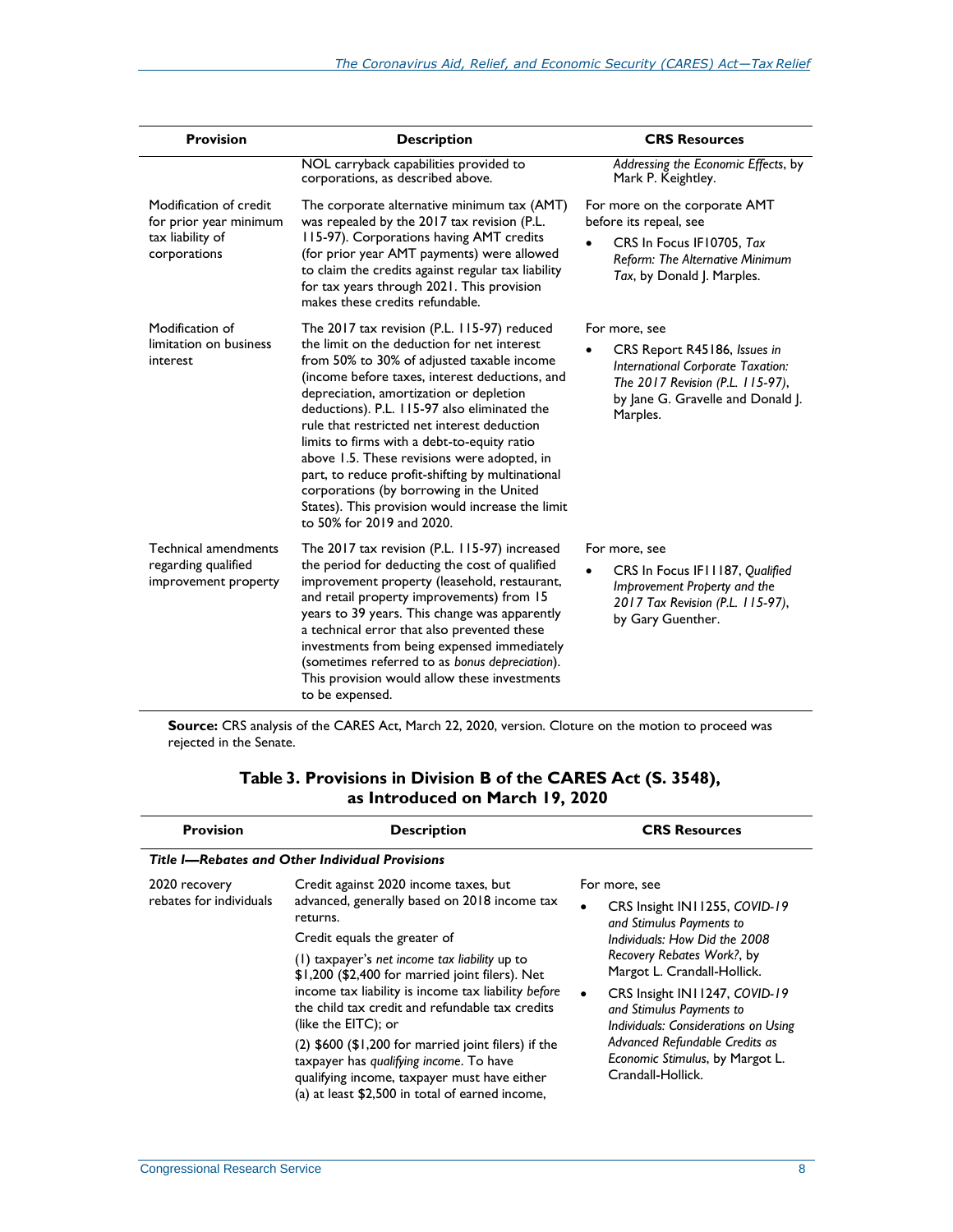| <b>Provision</b>                                                                       | <b>Description</b>                                                                                                                                                                                                                                                                                                                                                                                                                                                                                                                                                                                                                                                                        | <b>CRS Resources</b>                                                                                                                                                                                                                                                                                                                                                                                                                                                                                             |
|----------------------------------------------------------------------------------------|-------------------------------------------------------------------------------------------------------------------------------------------------------------------------------------------------------------------------------------------------------------------------------------------------------------------------------------------------------------------------------------------------------------------------------------------------------------------------------------------------------------------------------------------------------------------------------------------------------------------------------------------------------------------------------------------|------------------------------------------------------------------------------------------------------------------------------------------------------------------------------------------------------------------------------------------------------------------------------------------------------------------------------------------------------------------------------------------------------------------------------------------------------------------------------------------------------------------|
|                                                                                        | Social Security income, or veterans' benefits,<br>or (b) gross income above the taxpayer's<br>standard deduction and \$1 of net income tax<br>liability.<br>Taxpayers eligible for the credit can also<br>receive \$500 for each child eligible for the<br>child credit.<br>The total credit phases out at a rate of 5% of<br>adjusted gross income (AGI) above \$75,000<br>(\$150,000 for married joint returns).<br>All individuals must have Social Security<br>numbers.<br>Taxpayers must have filed a 2018 return (or<br>file a 2019 return if they did not file a 2018<br>return) in order to get a rebate in 2020.<br>Otherwise, it can be claimed on a 2020<br>income tax return. | CRS Insight IN11256, COVID-19<br>$\bullet$<br>and Direct Payments to Individuals:<br>Historical Precedents, by Gene Falk.<br>CRS Insight IN11234, Tax Cuts as<br>Fiscal Stimulus: Comparing a Payroll<br>Tax Cut to a One-Time Tax Rebate,<br>by Molly F. Sherlock and Donald J.<br>Marples.<br>CRS Report RS21126, Tax Cuts<br>and Economic Stimulus: How<br>Effective Are the Alternatives?, by<br>Jane G. Gravelle.                                                                                           |
| Delay of certain<br>deadlines                                                          | Tax filing deadline extended from April 15,<br>2020, to July 15, 2020, to align with the<br>extended payment deadline. <sup>a</sup> Allows<br>individuals required to make estimated tax<br>payments to postpone such payments until<br>October 15, 2020.                                                                                                                                                                                                                                                                                                                                                                                                                                 | For more on IRS administrative relief<br>for tax filing deadlines following<br>disasters. see<br>CRS Report R45864, Tax Policy<br>and Disaster Recovery, by Molly F.<br>Sherlock and Jennifer Teefy.                                                                                                                                                                                                                                                                                                             |
| Special rules for use<br>of retirement funds                                           | For retirement plan distributions, the<br>provision would provide an exception to the<br>10% early withdrawal penalty for distributions<br>up to \$100,000 for coronavirus-affected<br>individuals. Income from such distributions<br>would be recognized over three years, and<br>taxpayers can recontribute funds to an eligible<br>retirement plan in the first year or within<br>three years without regard to the year's<br>contribution cap. For coronavirus-affected<br>individuals, loan limits from retirement plans<br>would be increased from \$50,000 to \$100,000<br>and the repayment deadline is delayed for<br>loans that are due in 2020.                                | For more on disaster-related special<br>retirement fund access, see<br>CRS In Focus IF11472,<br>Withdrawals and Loans from<br><b>Retirement Accounts for COVID-19</b><br>Expenses, by John J. Topoleski and<br>Elizabeth A. Myers.<br>CRS Report R45864, Tax Policy<br>and Disaster Recovery, by Molly F.<br>Sherlock and Jennifer Teefy.<br>CRS In Focus IF11447, COVID-19:<br>$\bullet$<br>Social Insurance and Other Income-<br>Support Options for Those Unable to<br>Work, coordinated by Laura<br>Haltzel. |
| Allowance of partial<br>above-the-line<br>deduction for<br>charitable<br>contributions | An above-the-line deduction for cash<br>contributions of up to \$300 would be made<br>available for taxpayers not itemizing<br>deductions.                                                                                                                                                                                                                                                                                                                                                                                                                                                                                                                                                | For more on the tax treatment of<br>charitable contributions, see<br>CRS Report R45922, Tax Issues<br>Relating to Charitable Contributions<br>and Organizations, by Jane G.<br>Gravelle, Donald J. Marples, and<br>Molly F. Sherlock.<br>CRS In Focus IFI 1022, The<br>$\bullet$<br>Charitable Deduction for Individuals,<br>by Margot L. Crandall-Hollick and<br>Molly F. Sherlock.                                                                                                                             |
| Modification of<br>limitations on<br>charitable                                        | Income limits apply to both individual and<br>charitable contribution deductions. This<br>provision would suspend the 50% of AGI limit<br>(temporarily 60% for cash contributions                                                                                                                                                                                                                                                                                                                                                                                                                                                                                                         | For more on disaster-related changes<br>in charitable giving limits, see                                                                                                                                                                                                                                                                                                                                                                                                                                         |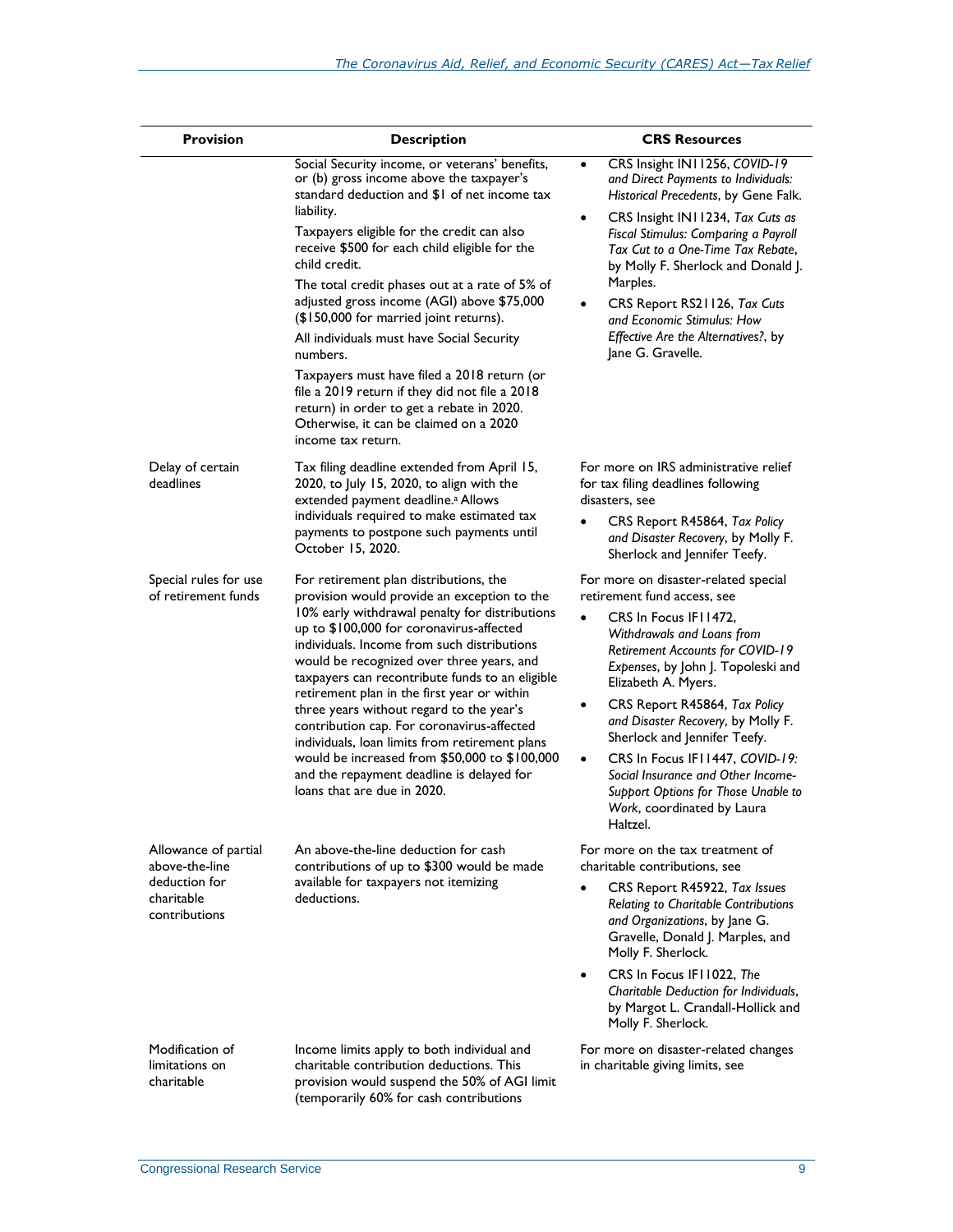| <b>Provision</b>                                                                     | <b>Description</b>                                                                                                                                                                                                                                                                                                                                                                                                                              | <b>CRS Resources</b>                                                                                                                                                                                                                                                                                                                                      |
|--------------------------------------------------------------------------------------|-------------------------------------------------------------------------------------------------------------------------------------------------------------------------------------------------------------------------------------------------------------------------------------------------------------------------------------------------------------------------------------------------------------------------------------------------|-----------------------------------------------------------------------------------------------------------------------------------------------------------------------------------------------------------------------------------------------------------------------------------------------------------------------------------------------------------|
| contributions during<br>2020                                                         | through 2025) on cash contributions for<br>individuals for 2020. The corporate deduction<br>limit would be increased from 10% of taxable<br>income to 25% for cash contributions. The<br>limit on the deduction of food inventory<br>would be increased from 15% to 25%. The<br>increased limits do not apply to contributions<br>to private foundations and donor-advised<br>funds.                                                            | CRS Report R45864, Tax Policy<br>$\bullet$<br>and Disaster Recovery, by Molly F.<br>Sherlock and Jennifer Teefy.<br>For more on the tax treatment of<br>charitable contributions, see<br>CRS Report R45922, Tax Issues<br>Relating to Charitable Contributions<br>and Organizations, by Jane G.<br>Gravelle, Donald J. Marples, and<br>Molly F. Sherlock. |
|                                                                                      |                                                                                                                                                                                                                                                                                                                                                                                                                                                 | CRS In Focus IFI 1022, The<br>$\bullet$<br>Charitable Deduction for Individuals,<br>by Margot L. Crandall-Hollick and<br>Molly F. Sherlock.                                                                                                                                                                                                               |
| <b>Title II-Business Provisions</b>                                                  |                                                                                                                                                                                                                                                                                                                                                                                                                                                 |                                                                                                                                                                                                                                                                                                                                                           |
| Delay of estimated<br>tax payments for<br>corporations                               | Corporations would be allowed to postpone<br>estimated tax payments to October 15, 2020.                                                                                                                                                                                                                                                                                                                                                        |                                                                                                                                                                                                                                                                                                                                                           |
| Delay of payment of<br>employer payroll<br>taxes                                     | Employers and self-employed individuals would<br>be able to defer, or postpone, the employer<br>share of the Social Security payroll tax through<br>the end of 2020. Deferred tax liability would<br>be paid in two installments: one due by<br>December 31, 2021, and the second by<br>December 31, 2022. The Social Security trust<br>funds would not be affected.                                                                            | For more, see<br>CRS Insight IN11260, COVID-19<br>Economic Stimulus: Business Payroll<br>Tax Cuts, by Molly F. Sherlock and<br>Donald J. Marples.                                                                                                                                                                                                         |
| Modifications for net<br>operating losses                                            | The provision would allow carrybacks for up<br>to five years for net operating losses (NOLs)<br>recorded in tax years 2018, 2019, and 2020.<br>NOL carryback capabilities were repealed by<br>the 2017 tax revision (P.L. 115-97), and were<br>previously allowed for up to two years. This<br>provision would also temporarily lift the<br>income limitation applicable to the corporate<br>income tax treatment of NOLs under current<br>law. | For more, see<br>CRS Insight IN11240, COVID-19:<br>Potential Role of Net Operating Loss<br>(NOL) Carrybacks in Addressing the<br>Economic Effects, by Mark P.<br>Keightley.                                                                                                                                                                               |
| Modification of<br>limitation on losses<br>for taxpayers other<br>than corporations  | This provision allows taxpayers not subject to<br>the corporate income tax that incur NOLs,<br>including pass-through businesses and sole<br>proprietorships, to receive the temporary<br>NOL carryback capabilities provided to<br>corporations, as described above.                                                                                                                                                                           | For more, see<br>CRS Insight IN11240, COVID-19:<br>Potential Role of Net Operating Loss<br>(NOL) Carrybacks in Addressing the<br>Economic Effects, by Mark P.<br>Keightley.                                                                                                                                                                               |
| Modification of credit<br>for prior year<br>minimum tax liability<br>of corporations | The corporate alternative minimum tax (AMT)<br>was repealed by the 2017 tax revision (P.L.<br>115-97). Corporations having AMT credits<br>(for prior year AMT payments) were allowed<br>to claim the credits against regular tax liability<br>for tax years through 2021. This provision<br>makes these credits refundable.                                                                                                                     | For more on the corporate AMT<br>before its repeal, see<br>CRS In Focus IF10705, Tax<br>Reform: The Alternative Minimum<br>Tax, by Donald J. Marples.                                                                                                                                                                                                     |
| Modification of<br>limitation on business<br>interest                                | The 2017 tax revision (P.L. 115-97) reduced<br>the limit on the deduction for net interest<br>from 50% to 30% of adjusted taxable income                                                                                                                                                                                                                                                                                                        | For more, see<br>CRS Report R45186, Issues in<br>International Corporate Taxation:                                                                                                                                                                                                                                                                        |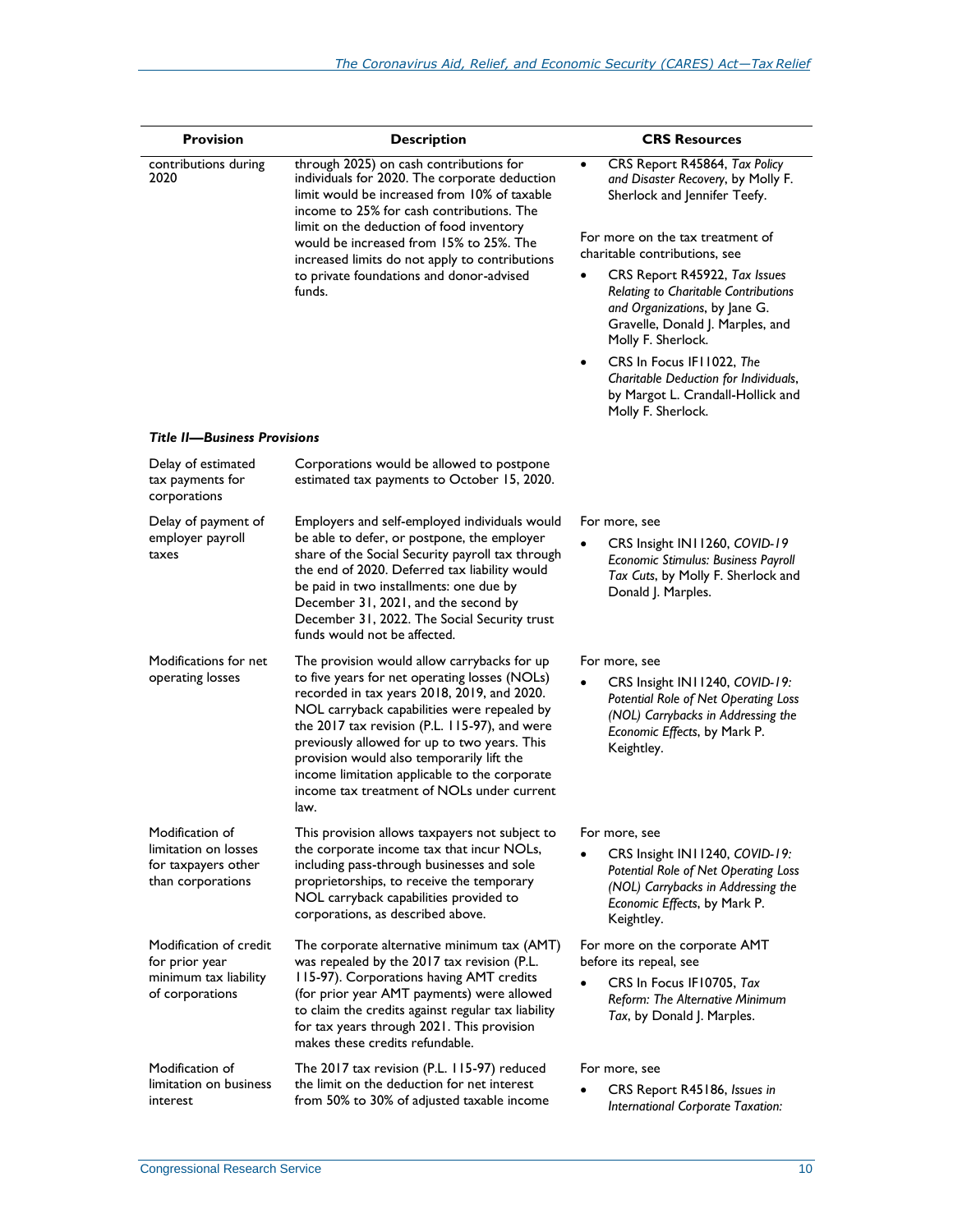| <b>Provision</b>                                                                                                             | <b>Description</b>                                                                                                                                                                                                                                                                                                                                                                                                                                                                                                                                                                                                                                                                                                                                                                                                                                                                                                                             | <b>CRS Resources</b>                                                                                                                                                    |
|------------------------------------------------------------------------------------------------------------------------------|------------------------------------------------------------------------------------------------------------------------------------------------------------------------------------------------------------------------------------------------------------------------------------------------------------------------------------------------------------------------------------------------------------------------------------------------------------------------------------------------------------------------------------------------------------------------------------------------------------------------------------------------------------------------------------------------------------------------------------------------------------------------------------------------------------------------------------------------------------------------------------------------------------------------------------------------|-------------------------------------------------------------------------------------------------------------------------------------------------------------------------|
|                                                                                                                              | (income before taxes, interest deductions, and<br>depreciation, amortization or depletion<br>deductions). P.L. 115-97 also eliminated the<br>rule that restricted net interest deduction<br>limits to firms with a debt-to-equity ratio<br>above 1.5. These revisions were adopted, in<br>part, to reduce profit-shifting by multinational<br>corporations (by borrowing in the United<br>States). This provision would increase the limit<br>to 50% for 2019 and 2020.                                                                                                                                                                                                                                                                                                                                                                                                                                                                        | The 2017 Revision (P.L. 115-97), by<br>Jane G. Gravelle and Donald J.<br>Marples.                                                                                       |
| Technical<br>amendments<br>regarding qualified<br>improvement<br>property                                                    | The 2017 tax revision (P.L. 115-97) increased<br>the period for deducting the cost of qualified<br>improvement property (leasehold, restaurant,<br>and retail property improvements) from 15<br>years to 39 years. This change was apparently<br>a technical error that also prevented these<br>investments from being expensed immediately<br>(sometimes referred to as bonus depreciation).<br>This provision would allow these investments<br>to be expensed.                                                                                                                                                                                                                                                                                                                                                                                                                                                                               | For more, see<br>CRS In Focus IF11187, Qualified<br>Improvement Property and the 2017<br>Tax Revision (P.L. 115-97), by Gary<br>Guenther.                               |
| Installments not to<br>prevent credit or<br>refund of<br>overpayments or<br>increase estimated<br>taxes                      | As part of the transition to a new international<br>tax regime under the 2017 tax revision (P.L.<br>115-97), firms were required to pay taxes on<br>their prior untaxed foreign earnings (the<br>repatriation tax). Firms could elect to pay<br>these taxes in eight annual installments. Due<br>to what was apparently a technical error, firms<br>that overpaid their regular taxes in 2017 could<br>not receive a refund if they owed taxes on<br>repatriations. This provision allows firms to<br>receive refunds for 2017.                                                                                                                                                                                                                                                                                                                                                                                                                | For more, see<br>CRS Report R45186, Issues in<br>International Corporate Taxation:<br>The 2017 Revision (P.L. 115-97), by<br>Jane G. Gravelle and Donald J.<br>Marples. |
| Restoration of<br>limitation on<br>downward attribution<br>of stock ownership in<br>applying constructive<br>ownership rules | The 2017 tax revision (P.L. 115-97) treats<br>stock owned by a foreign person as<br>attributable to a U.S. entity owned by the<br>foreign person ("downward attribution"). As a<br>result, stock owned by a foreign person may<br>generally be attributed to (1) a U.S.<br>corporation, 10% of the value of the stock of<br>which is owned, directly or indirectly, by the<br>foreign person; (2) a U.S. partnership in which<br>the foreign person is a partner; and $(3)$ certain<br>U.S. trusts if the foreign person is a beneficiary<br>or, in certain circumstances, a grantor or a<br>substantial owner. Downward attribution rules<br>can result in additional tax to the U.S. entity<br>under rules taxing certain income of<br>controlled foreign corporations. This provision<br>limits the application of the downward<br>application rules to a U.S. corporation owning,<br>directly or indirectly, 50% of the value of<br>stock. | For more, see<br>CRS Report R45186, Issues in<br>International Corporate Taxation:<br>The 2017 Revision (P.L. 115-97), by<br>Jane G. Gravelle and Donald J.<br>Marples. |

**Source:** CRS analysis of the CARES Act (S. 3548, as Introduced).

<span id="page-11-0"></span>a. In guidance released on March 18, 2020, the U.S. Department of the Treasury announced that the tax payment deadline had been extended from April 15, 2020, to July 15, 2020. This guidance did not extend the April 15, 2020, filing deadline. See the U.S. Department of the Treasury's March 18, 2020, press release, "Treasury and IRS Issue Guidance on Deferring Tax Payments Due to COVID-19 Outbreak," at